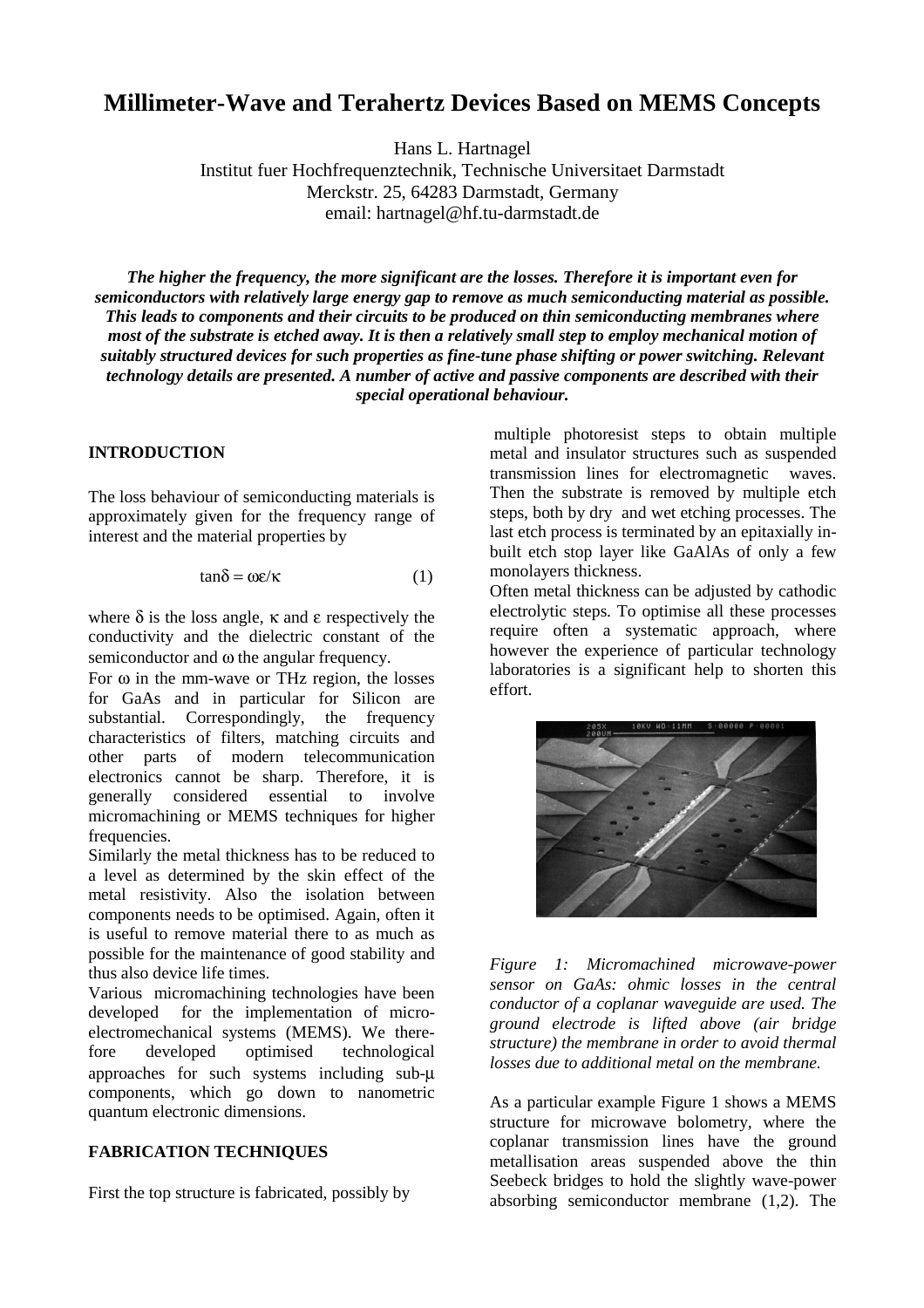experimental results of a similar sensing structure for frequencies up to 80 GHz is given by Figure 2.



*Figure 2: Response of a membrane-based mmwave sensor for the frequency range up to 80GHz.*

#### **HIGH-Q MEMS INDUCTORS, -CAPA-CITORS AND -FILTERS AND OTHER PASSIVE COMPONENTS**

The opportunities for such components with as little material as possible for a minimisation of losses are very widespread, where even removal of semiconductor material next to conductor lines can be practised, as long as the resulting structures remain stable for long-life operation. Figure 3 shows typical filters for frequencies near 0.6 THz. In a similar manner circuits need to be designed which achieve wave matching or noise matching or any other signal handling capability.

An important requirement is to match lines going on a chip part with substrate (for stability purposes) to another part, where the substrate is removed. The effort here involves, depending on the used etching system, the profile of the transition from the substrate to the membrane.

#### **SCHOTTKY DIODES FOR MIXING**

The traditional technique of Schottky-diode structures for highest frequencies has been a small Schottky metal contact surrounded by an insulating layer of a larger thickness than the metal so that a whisker wire can be located over the metal surface. For optimum noise performance (lowest noise temperature of a mixer) the thermal expansion coefficient of the insulating layer must match that of the semiconductor, and the metal must be deposited by pulsed electrolytic deposition of a complex know-how procedure as developed over many years of technology optimisation. Indeed the metal must be deposited without damage to the underlying semiconductor and the metal must have an optimised grain structure at the interface. The higher the frequency

of operation the smaller the metal pad needs to be, for THz typically below 1 µm according to particular design equations. The noise temperature obtained with our Schottky diodes for 2.5 THz by the university of Erlangen is 16 000 K which is certainly among the best values achieved so far (3). The substrate material under the matrix of Schottky structures should again be removed. For particular power applications the active layer can also be transferred to a gold header in order to obtain good heat sinking.





For many applications, it is of interest to fabricate planar structures where the whisker is replaced by short Gold tower, fabricated by special resist technology and connected at its top directly to a free standing transmission line. These structures can then be connected monolithically with filters and other passive components, all in the MEMS technology domain. Even more complex planar realisations concern anti-parallel diode structures, which require a large number of lithography and other technology steps.

## **SCHOTTKY AND HETEROBARRIER VA-RACTORS AND CHARGE-SWING CON-CEPTS FOR HARMONIC EXTRACTION**

Space charge layer modulation can be obtained by the use of single or multiple energy barrier peaks. The traditional methods are p.n. junctions, which however are only suitable for relatively small frequencies since minority carrier removal is a relatively slow process. Better is here therefore the Schottky diode, which is commonly being used for frequencies well into the upper THz region. Here the nonlinearity of the diode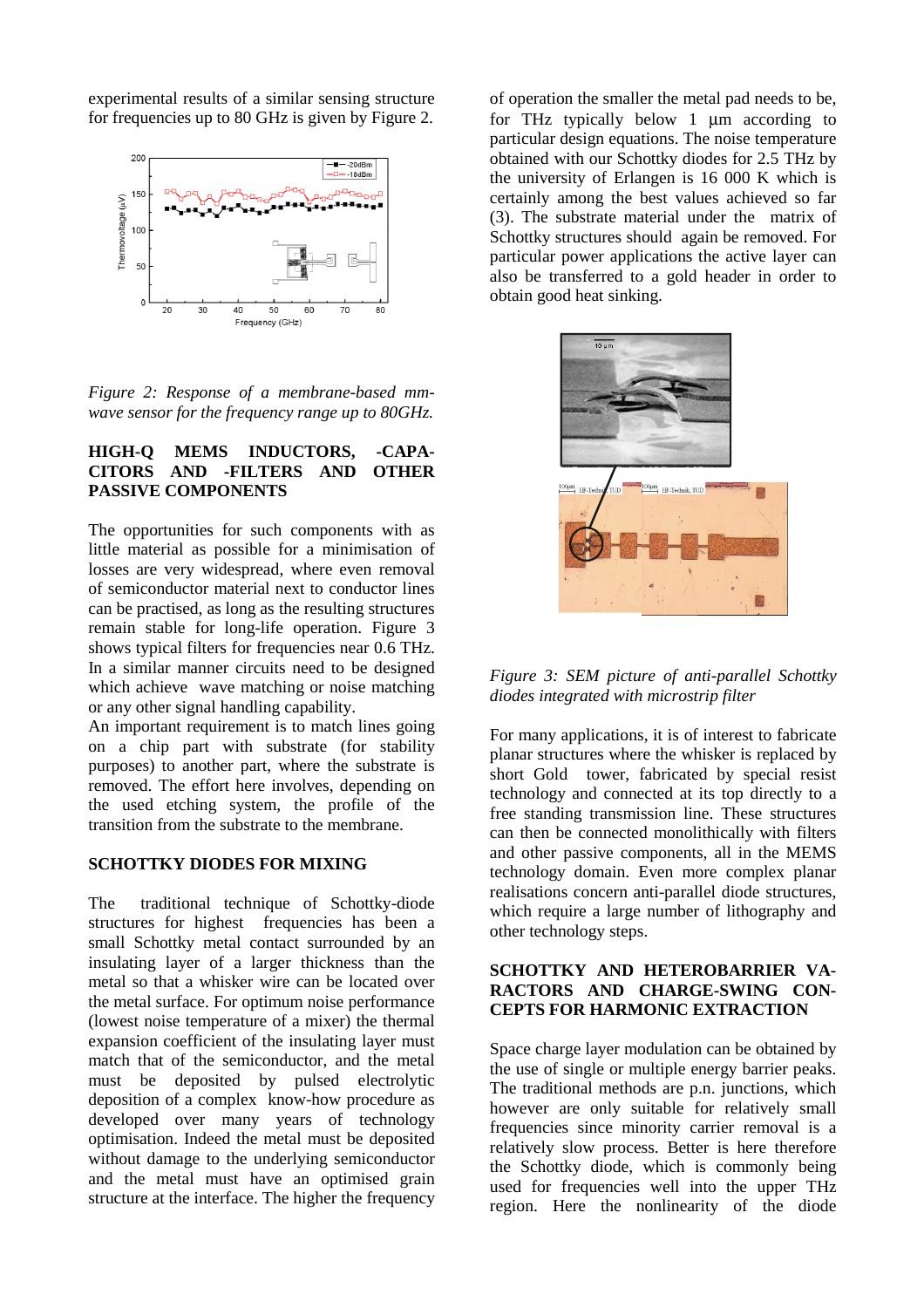capacitance is generally used. An important effort is needed by the semiconductor epitaxialist , in order to obtain large reverse bias breakdown voltages. Good results are for example 16 Volt for GaAs (4).

Instead of Schottky-barrier energy pinning by the metal-semiconductor transition (which is not available for all types of semiconductor materials), heterojunction energy barriers can be produced by epitaxial growth of such sandwiches as GaAs-GaAlAs-GaAs with n-doped layers in the GaAs. Here then symmetrical capacitance-voltage nonlinearities can be obtained (5). HBV's of various epitaxial structures have been produced by us and successfully used for harmonic extraction by other laboratories (6). Figure 4 shows an image of the fabricated HBV chip, which is 100 µm square and 30  $\mu$ m thick, with gold substrate on the back and mesas with a honeycomb anode array on the front. The thick gold substrate promotes the mechanical stability of the device and simplifies the handling as well as serves as heat-sink.



*Figure 4: Fabricated two-barrier HBV on gold substrate*

Instead of space-charge layer width modulation, other concepts such as space charge bunch transfer is under investigation by us. Here the Charge Swing uses heterobarrier epitaxial structures such that a charge bunch is transferred either via a drift space or via a quantum cascade tunnelling distance (particularly promising for high speed transition in view of increased frequencies of operation) between two trapping valleys. Similar to the old step recovery diode, here the current abruptly terminates during half the positive or negative voltage swing of mmwaves. In this way, a large content of harmonic waves is created with good efficiency. In this manner, the device is equivalent to two steprecovery diodes in opposition (7).

#### **OTHER NEW CONCEPTS OF TERAHERTZ DEVICES**

Many important developments for THz devices can be expected with the concepts of quantum cascade devices. THz signal generation has been reported on the basis of quantum cascade techniques wholly in the conduction band. Even the emission of coherent THz waves by stimulated emission has been reported. This approach comes from stimulated light emission and has made considerable progress via the infrared region into the upper THz region. It can be expected that many further developments occur, and also that new device concepts for the THz region will be made.

So far, only semiconductor concepts are reviewed here. For completeness however it should be mentioned that numerous other possibilities exist such as the Superconductor-Insulator-Superconductor diodes (abbreviated as SIS diodes), which however can only be operated at extremely frequencies, whereas all the semiconductor devices reviewed here are usually suitable for room-temperature operation.

## **CONCLUSIONS**

The field of mm- and THz-wave electronics is growing in order to satisfy all the applications in this area. It is strongly based on nanometric structuring with significant quantum electronic effects. Epitaxy and lateral nm-lithography are becoming more and more important. For a satisfactory operation, MEMS techniques have to be widely used.

## **ACKNOWLEDGMENT**

The author is grateful to many of his assistants for help in preparing this paper. In particular the following persons are to be mentioned here: Dr. K. Mutamba, Mr. M. Rodriguez-Girones, and Mr. M. Saglam.

#### **REFERENCES**

(1) A. Dehé et al., *Integrated microwave power sensor*, Electron Lett., vol. 31, no. 25, pp. 2187-2188, 1995

(2) K. Mutamba et al., *Micromachined 60 GHz GaAs Power Sensor with Integrated Receiving Antenna*, Digest IEEE MTT-S 2001, pp. 2235-2238, 2001

(3) K. Huber, *Heterodyn-Radiometrie mit ungekuehlten Schottkydioden-Mischern bei 2.5 THz*, PhD Thesis, University of Erlangen-Nuernberg, Didacta Verlag, 2002

(4) H. L. Hartnagel and C.-I. Lin, *Passivation of compound-semiconductor surfaces for low-*